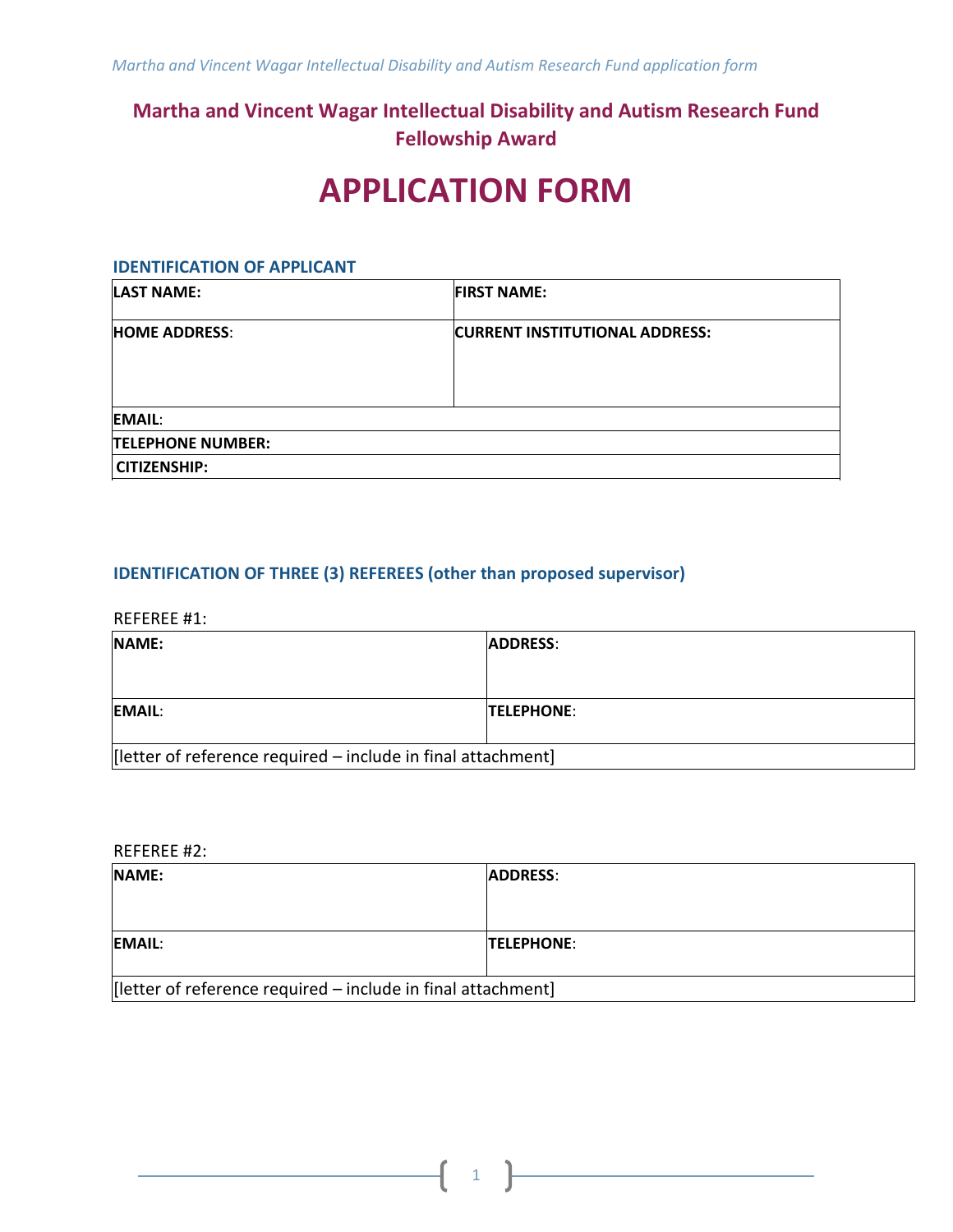REFEREE #3:

| NAME:                                                        | <b>ADDRESS:</b>   |
|--------------------------------------------------------------|-------------------|
|                                                              |                   |
| <b>EMAIL:</b>                                                | <b>TELEPHONE:</b> |
| [letter of reference required – include in final attachment] |                   |

| <b>IDENTIFICATION OF POTENTIAL SUPERVISOR</b>                           |                               |  |
|-------------------------------------------------------------------------|-------------------------------|--|
| <b>NAME OF SUPERVISOR:</b>                                              | <b>INSTITUTIONAL ADDRESS:</b> |  |
| EMAIL:                                                                  | <b>TELEPHONE:</b>             |  |
| [supervisor confirmation letter required - include in final attachment] |                               |  |

| <b>IDENTIFICATION OF CO-SUPERVISOR (IF APPLICABLE)</b>                             |                                |  |
|------------------------------------------------------------------------------------|--------------------------------|--|
| <b>INAME OF CO-SUPERVISOR:</b>                                                     | <b>IINSTITUTIONAL ADDRESS:</b> |  |
|                                                                                    |                                |  |
| EMAIL:                                                                             | <b>TELEPHONE:</b>              |  |
|                                                                                    |                                |  |
| $[co-supervisor confirmation letter, if applicable – include in final attachment]$ |                                |  |

#### **APPLICANT'S DECLARATION AND SIGNATURE**

I will respect the rules of ethics for all research involving humans, human derived samples or experimental animals, and recognize that institutional ethics approval is required to conduct such research. I declare that the information provided above is true and accurate and agree to the conditions described in this form.

Applicant Name:

Applicant Signature:

Date:

*[see instructions on next page]*

2